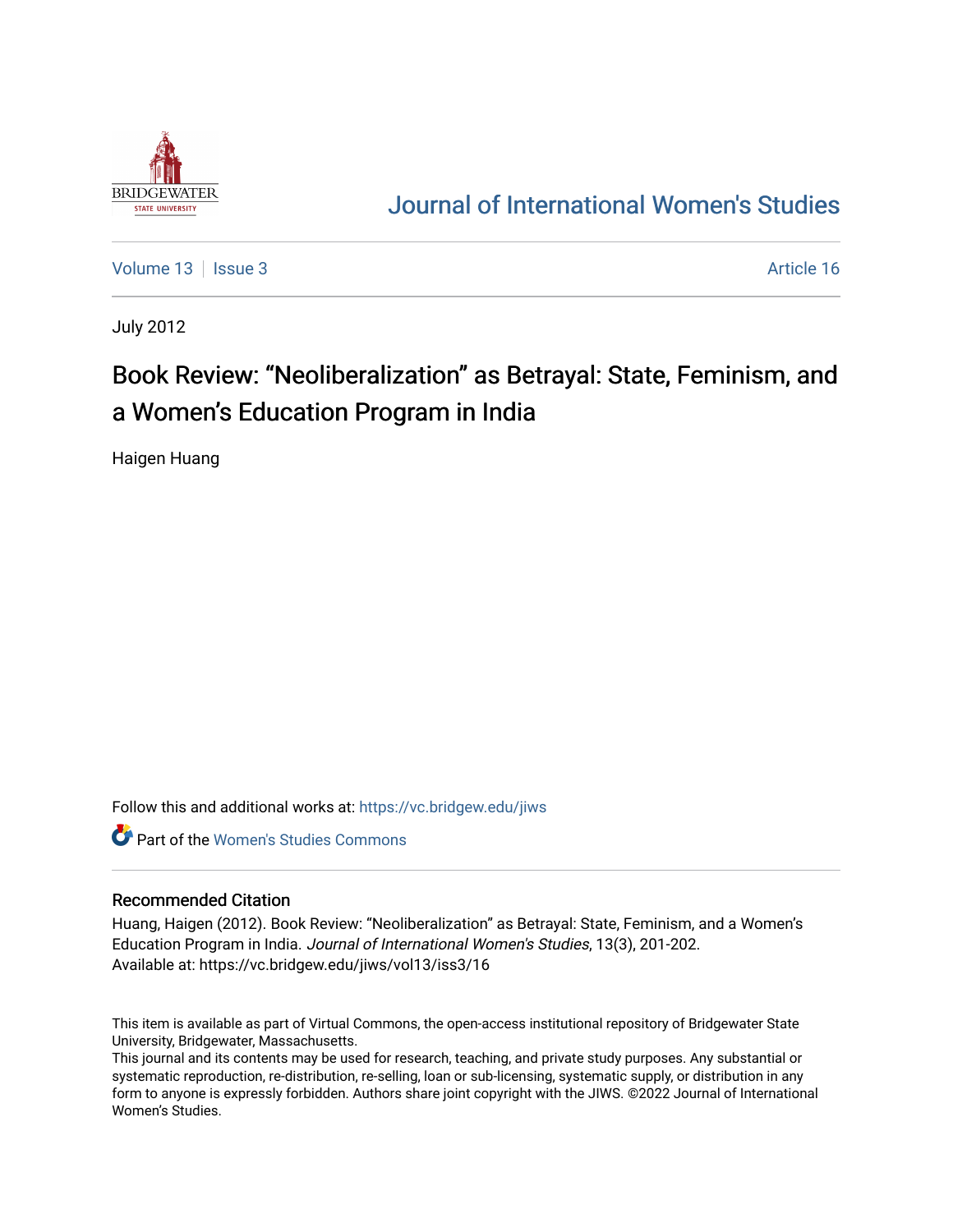This journal and its contents may be used for research, teaching and private study purposes. Any substantial or systematic reproduction, re-distribution, re-sellin<del>g,ባሀኔh</del> BPstIb-licensing, systematic supply or distribution in any form to anyone is expressly forbidden. ©2012 Journal of International Women's Studies. Huang: Book Review

## **"Neoliberalization" as Betrayal: State, Feminism, and a Women's Education Program in India**

Shubhra Sharma, 2011, New York, Palgrave Macmillan, 288 pp., US\$85.00 (hardcover) Reviwed by Haigen Huang $<sup>1</sup>$ </sup>

Empowerment is one of the key concepts/techniques of feminism and feminists have endeavored to improve women's lives globally. In many countries, feminists have been involved in a variety of programs with a purpose of empowering women who are disadvantaged in their societies. Governments of many countries take these initiatives as a way of promoting social and economic development, and the converged interest has led to cooperation between feminists and bureaucrats in implementing the programs. However, when bureaucrats and feminists work together, those programs oftentimes run astray of feminists' agenda of empowering women. Sharma's ethnography, *"Neoliberalization" as Betrayal: State, Feminism, and a Women's Education Program in India*, discusses what happens and why when bureaucrats and feminists cooperate to operate the Mahila Samakhya Program (MS), a government-run educational program for women's equality and empowerment in India. Sharma goes in-depth to explore the complexity and dilemma that feminists encountered when they were engaged in the MS.

The book includes six chapters. Chapter One gives an introduction of the program structure and the three levels of intervention and how Sharma got access to the program; Chapter Two provides a comprehensive examination of Sharma's positionality of conducting the ethnography, a woman who grew up in India and worked for the MS returning to India from the U.S. to do fieldwork; Chapter Three discusses how bureaucrats engaged in reinventing the MS and how the neoliberalism as a political rationality put the program "in line with contemporary political ideologies"(p.16); Chapter Four explores the tension between feminism and government; Chapter Five examines how feminists' expertise (empathy, movement, and negotiation) while producing desired effects for the MS also led to corruption in the program hierarchy; Chapter Six examines how empowerment, as a feminist technique, ends up with betrayal of feminist politics. Sharma proposes that "listening" should be a technique employed by feminists in order to develop new techniques/vocabularies for the future.

The book embraces a feminist theoretical stance by examining how feminist assumptions, in particular empowerment, stray from feminism under the neoliberal political environment in India. For example, feminists were hired as consultants by the government in the MS and this type of hiring institutionalized feminism, which made feminists act more as "middlemen" of government rather than "middlemen" for women. Instead of taking the program trainings as a means to an end for empowering women (a purpose of feminist experts) bureaucrats of the MS made training to be the end and produced the effect of women's dependency on the program. Sharma raises critical questions for feminists to rethink while applying feminism to empower women in India. Specifically, how do feminists adopt different strategies to maintain the essence of feminism in different cultural and political contexts? If empowerment is not empowering, what new techniques may feminists develop to emancipate women?

 $\overline{\phantom{a}}$ 

<sup>&</sup>lt;sup>1</sup> Educational Leadership & Policy Analysis, University of Missouri, Columbia